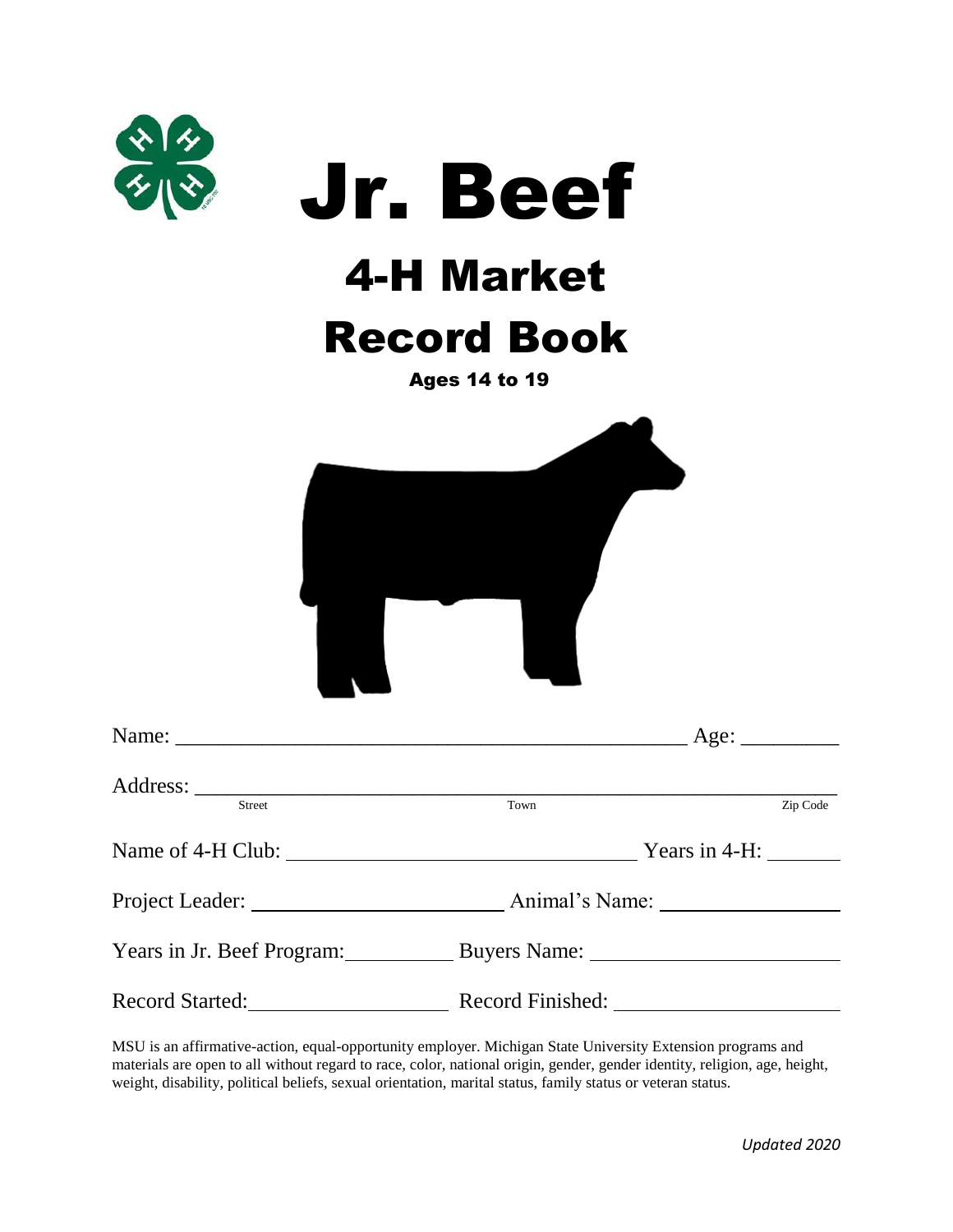- **4-H Record Books are required for all market livestock projects. They must include beginning and ending photos.**
- **Record Books must be completed and turned in to the Species Chair at the September Livestock Council meeting.**

#### **Why is your record book important? It . . .**

- o will aid you in learning about all aspects of raising and selling livestock
- o helps you set goals for your project
- o helps you plan future projects
- o shows your financial decisions and outcomes
- o overall, will improve your management and organizational skills
- o It will be fun to look back at your book years from now… remember, this can be fun when you put all your effort into it!

#### **Suggestions** *(practices for good record keeping)*

- o Consistently fill in the record book; avoid waiting until the last minute.
- o Hang a calendar or note book near your animal's pen to write notes in to help you with your record book.
- o Write neatly and clearly.
- o Take pictures before, during and after your project is done.
- o Complete your Thank You to your buyer soon after the sale.
- o Have FUN and work hard!

#### **Resources to help you learn about your project**

- MSU Extension has educational materials you can check out
- Dairy Resource Handbook and the Beef Resource Handbook are available from Ohio State University at: http://estore.osu-extension.org
- Clinics and workshops, for example the "Beef, Sheep and Swine" workshop at the 4H Kettunen Center; cattle judging at 4-H Exploration Days, etc.
- Beef Learning Lab Kit available from the 4-H Steer Species Chair

#### **4-H/Farm Bureau Livestock Record Book Awards - Instructions**

To submit a Record Book for this award, be sure to include the following:

- 1. Table of Contents
- 2. Completed Record Book as listed above for the respective species
- 3. 200 word (minimum) story about the 4-Her's experience with his/her 4-H project
- 4. Pictures (a couple of pages)
- 5. Any other information that the 4-H'er can share to personalize his/her learning experience.
- 6. Put all of the information in a nice folder or notebook.
- 7. Typing the information is not required, but appreciated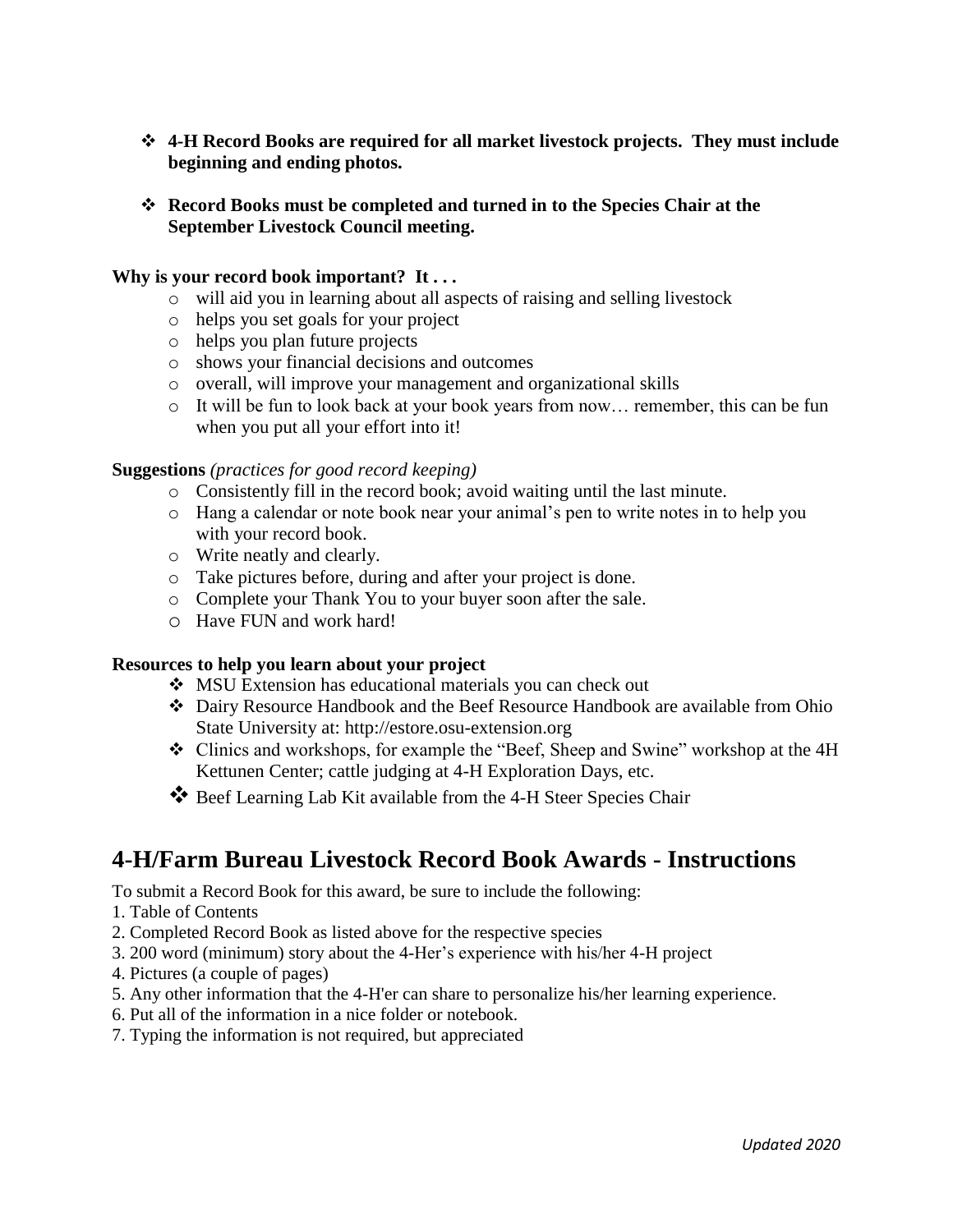#### **Pre-Project Questions / Goals**

**1.** Why did you choose to do a Jr. Beef project this year? **2.** List at least 2 goals for your Jr. Beef project this year. <u> 1980 - Johann Barnett, fransk politik (f. 1980)</u> <u> 1989 - Johann Stoff, amerikansk politiker (\* 1908)</u> **3.** If you have done a Jr. Beef project in the past, what are you doing differently with this year's project? **4.** Describe how you prepared for bring your Jr. Beef home.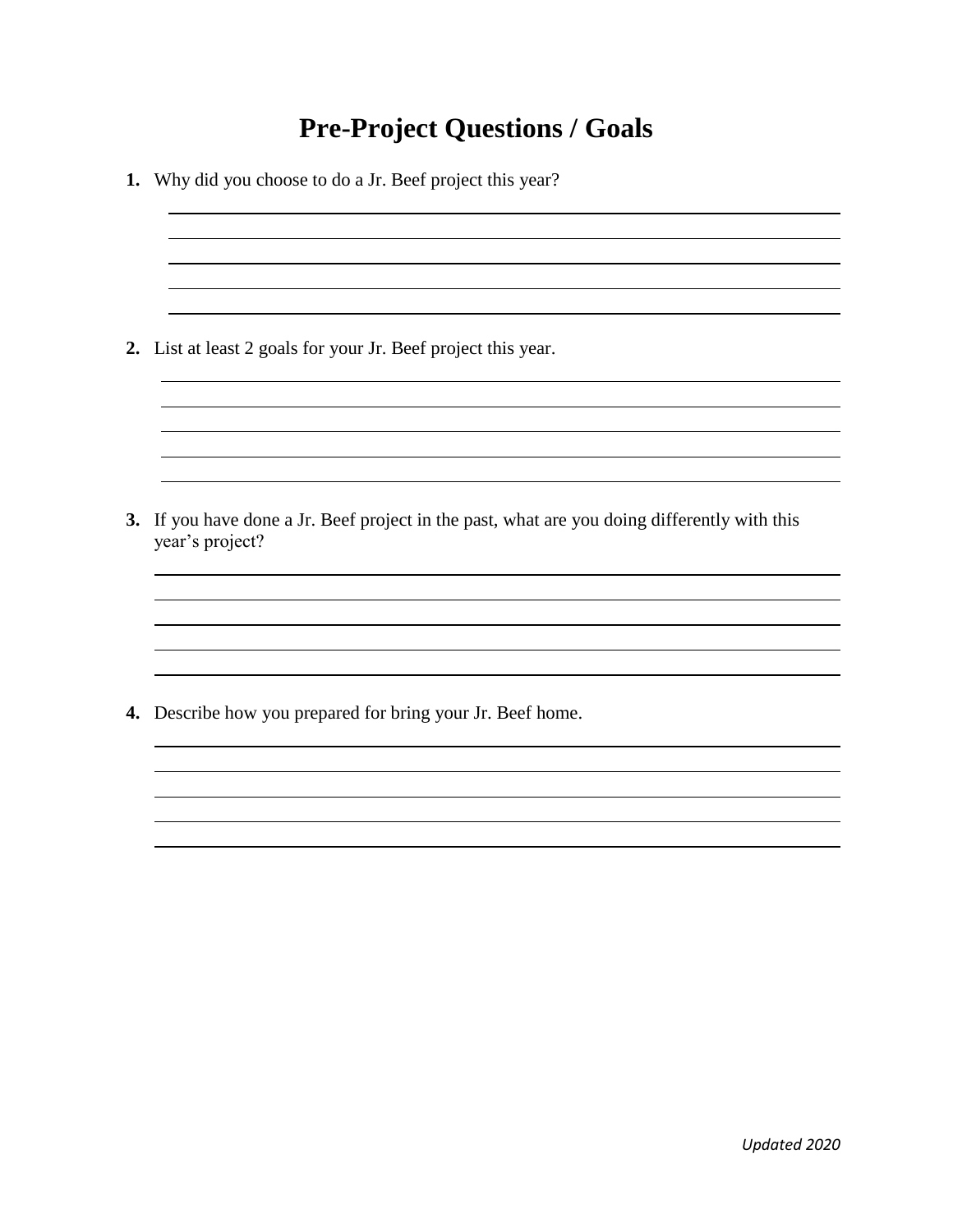In what month was your Jr. Beef born? \_\_\_\_\_\_\_\_\_\_\_\_\_\_\_\_\_

| Ear Tag<br><b>Number</b> | <b>Date Purchased</b> | <b>Breed</b><br>and Color | Gender<br>of calf | Sold/kept/<br><b>Died</b> | <b>Purchase</b><br><b>Price</b> |
|--------------------------|-----------------------|---------------------------|-------------------|---------------------------|---------------------------------|
|                          |                       |                           |                   |                           | $\downarrow$                    |
|                          |                       |                           |                   |                           | $\downarrow$                    |

 **Total spent on your Jr. Beef:** \$\_\_\_\_\_\_\_\_\_\_\_\_\_

| Date of<br><b>Starting</b><br>Weight | <b>Starting</b><br>Weight | Date of<br><b>Finished</b><br>Weight | <b>Finished</b><br>Weight | <b>Pounds</b><br>of Gain | <b>Days</b><br>on Feed | Average<br><b>Daily</b><br>Gain |
|--------------------------------------|---------------------------|--------------------------------------|---------------------------|--------------------------|------------------------|---------------------------------|
|                                      |                           |                                      |                           |                          |                        |                                 |

 $\checkmark$  Average Daily Gain = Total lbs. of gain  $\div$  days on feed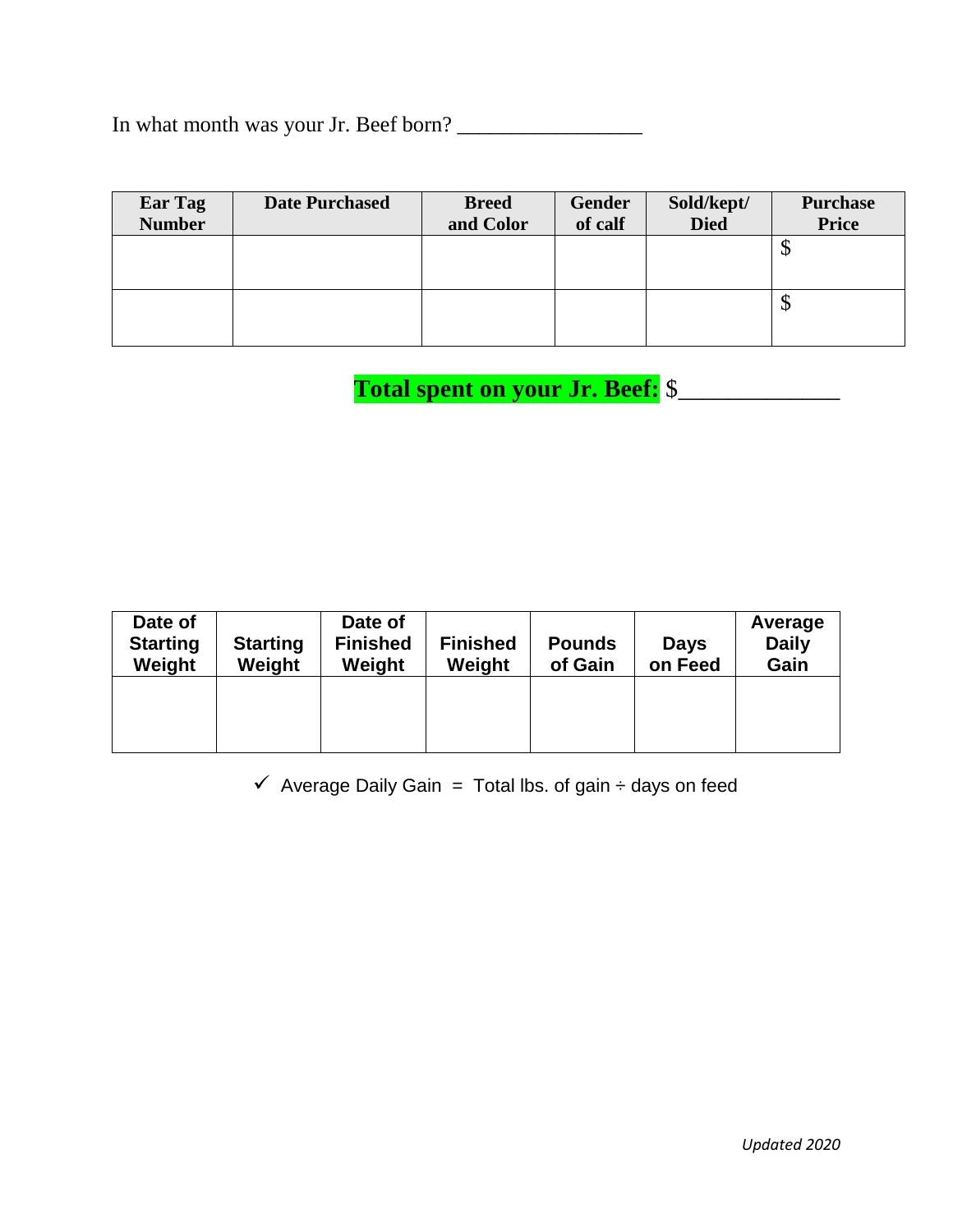# **Monthly Feed Record**

|                 | <b>Milk</b>     | <b>Milk</b>             |                 |                      |                  |                           |
|-----------------|-----------------|-------------------------|-----------------|----------------------|------------------|---------------------------|
| <b>Month:</b>   | <b>Replacer</b> | Replacer<br><b>Cost</b> | Grain<br>(lbs.) | Grain<br><b>Cost</b> | <b>Hay</b>       | <b>Hay</b><br><b>Cost</b> |
|                 | (Ibs.)          |                         |                 |                      | (by the<br>bale) |                           |
| <b>January</b>  |                 |                         |                 |                      |                  |                           |
|                 |                 |                         |                 |                      |                  |                           |
| <b>February</b> |                 |                         |                 |                      |                  |                           |
|                 |                 |                         |                 |                      |                  |                           |
| <b>March</b>    |                 |                         |                 |                      |                  |                           |
|                 |                 |                         |                 |                      |                  |                           |
| <b>April</b>    |                 |                         |                 |                      |                  |                           |
| <b>May</b>      |                 |                         |                 |                      |                  |                           |
|                 |                 |                         |                 |                      |                  |                           |
| June            |                 |                         |                 |                      |                  |                           |
| July            |                 |                         |                 |                      |                  |                           |
|                 |                 |                         |                 |                      |                  |                           |
| <b>August</b>   |                 |                         |                 |                      |                  |                           |
| <b>Totals:</b>  |                 |                         |                 |                      |                  |                           |
|                 |                 |                         |                 |                      |                  |                           |

**Total lbs. of feed for the year:** 

**Total cost of feed for the year:**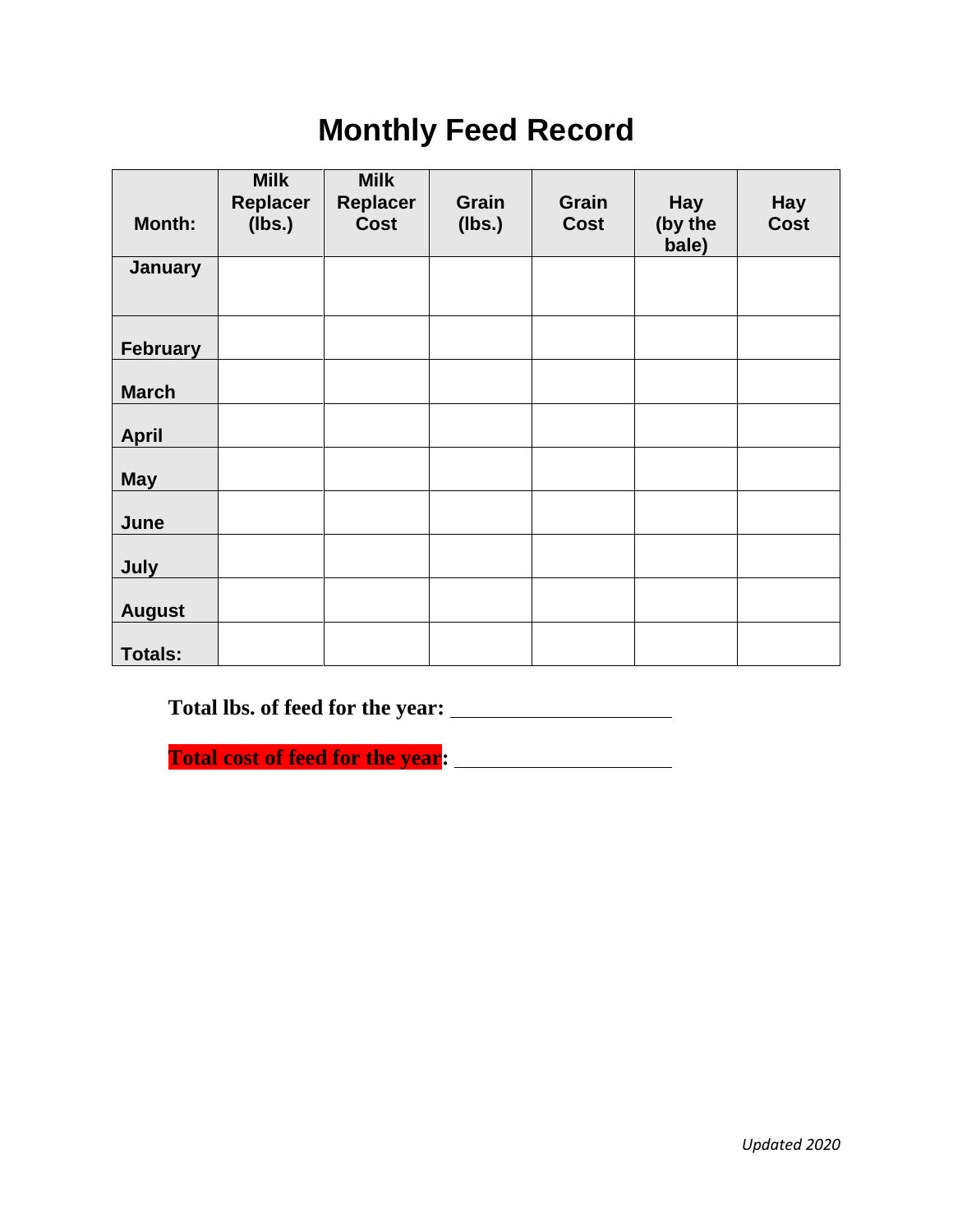# **Expenses Other Than Feed**

| <b>Item</b>                                              | <b>January</b> | February | <b>March</b> | <b>April</b> | <b>May</b> | June | July | <b>August</b> | <b>Total</b> |
|----------------------------------------------------------|----------------|----------|--------------|--------------|------------|------|------|---------------|--------------|
| Vet Cost                                                 |                |          |              |              |            |      |      |               |              |
| <b>Bedding</b><br>Cost                                   |                |          |              |              |            |      |      |               |              |
| <b>Fair Fees</b><br>(stall and<br>classes)               |                |          |              |              |            |      |      |               |              |
| Cost of<br>Fair<br><b>Pictures</b>                       |                |          |              |              |            |      |      |               |              |
| <b>Medication or</b><br><b>Vaccines</b>                  |                |          |              |              |            |      |      |               |              |
| Tack &<br><b>Show</b><br><b>Supplies</b>                 |                |          |              |              |            |      |      |               |              |
| <b>Beef</b><br>promotion<br>(See Guide<br>book for cost) |                |          |              |              |            |      |      |               |              |
| $5%$ to<br><b>Livestock</b><br>Council                   |                |          |              |              |            |      |      |               |              |
| <b>Other</b>                                             |                |          |              |              |            |      |      |               |              |

\*Other Expenses could include housing, trucking, etc.

**Total of expenses other than feed**:

# **Income for Project**

| <b>Auction Date</b> | Weight of Jr.       | <b>Price Per</b> | <b>Total Value</b>                      |
|---------------------|---------------------|------------------|-----------------------------------------|
|                     | <b>Beef at Fair</b> | <b>Pound</b>     | (Animal's weight X)<br>price per pound) |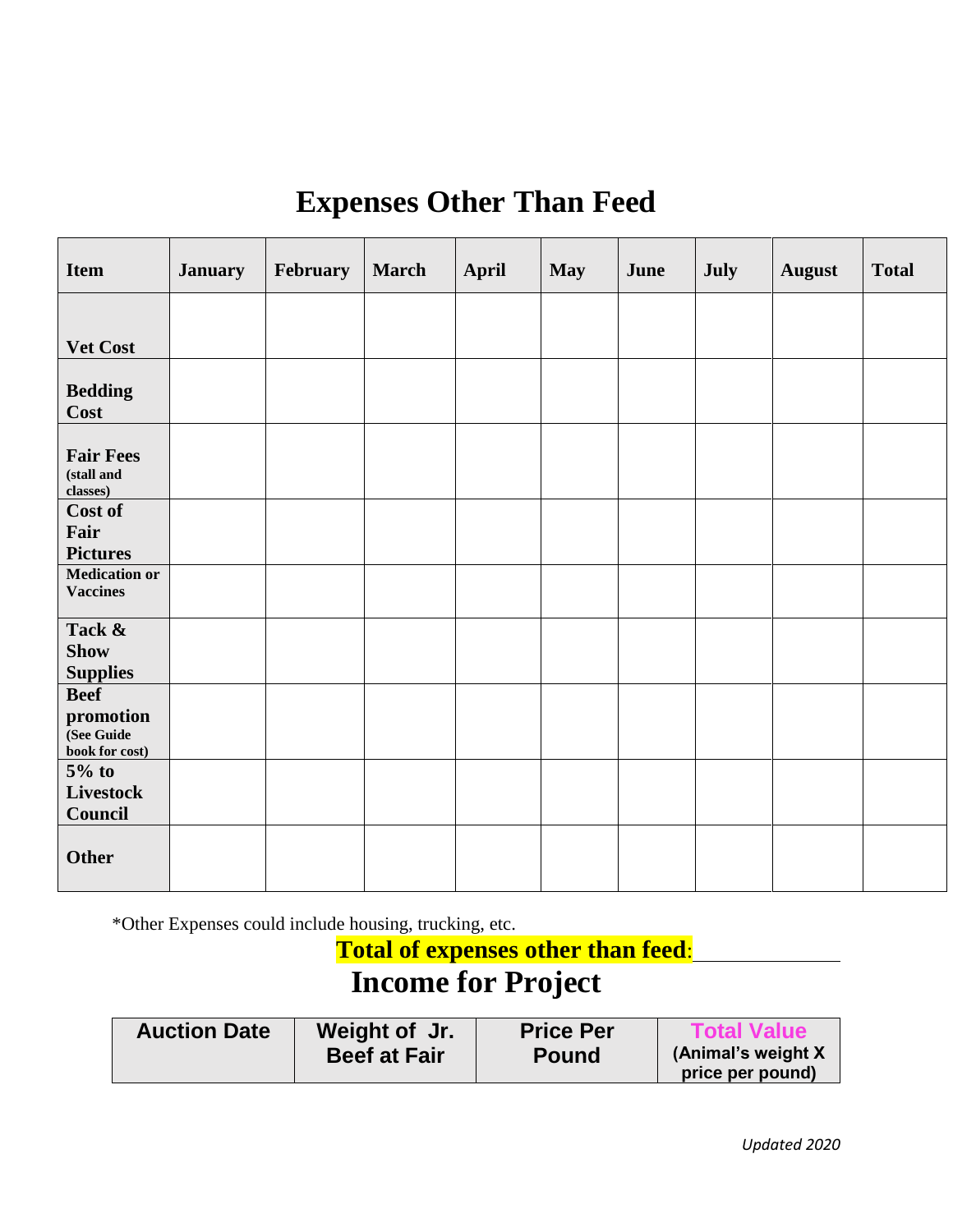#### **Financial Summary**

| <b>Purchase Price of Jr. Beef</b> | \$                                                                                                                                                                                                                                                                                                                                                                       |
|-----------------------------------|--------------------------------------------------------------------------------------------------------------------------------------------------------------------------------------------------------------------------------------------------------------------------------------------------------------------------------------------------------------------------|
| <b>Total of Feed Cost</b>         | ┿<br>$\begin{picture}(20,10) \put(0,0){\vector(1,0){100}} \put(15,0){\vector(1,0){100}} \put(15,0){\vector(1,0){100}} \put(15,0){\vector(1,0){100}} \put(15,0){\vector(1,0){100}} \put(15,0){\vector(1,0){100}} \put(15,0){\vector(1,0){100}} \put(15,0){\vector(1,0){100}} \put(15,0){\vector(1,0){100}} \put(15,0){\vector(1,0){100}} \put(15,0){\vector(1,0){100}} \$ |
| <b>Other Expenses</b>             | $\ddot{}$<br>$\mathbb{S}$<br><u> 1980 - Jan Stein Stein Stein Stein Stein Stein Stein Stein Stein Stein Stein Stein Stein Stein Stein Stein Stein Stein Stein Stein Stein Stein Stein Stein Stein Stein Stein Stein Stein Stein Stein Stein Stein Stein Stein</u>                                                                                                        |
| <b>TOTAL EXPENSE</b>              | \$                                                                                                                                                                                                                                                                                                                                                                       |
| Income from Sale of<br>Jr. Beef   | \$                                                                                                                                                                                                                                                                                                                                                                       |
| Minus (-) Total Expenses          | $\mathfrak{S}$                                                                                                                                                                                                                                                                                                                                                           |
| <b>NET PROFIT OR LOSS</b>         |                                                                                                                                                                                                                                                                                                                                                                          |
| Comment about the results:        |                                                                                                                                                                                                                                                                                                                                                                          |
|                                   |                                                                                                                                                                                                                                                                                                                                                                          |

**Value of your labor**: Figure out the labor you have "invested" in your Jr. Beef Project.

o Consider the value of labor is \$5 per hour

o You spend an average of 1 hour per day on your project

Determine the number of days you have had your Jr.Beef; multiply that by \$5/hr.

The cost of your time:

Comment on the cost of your time invested in the project.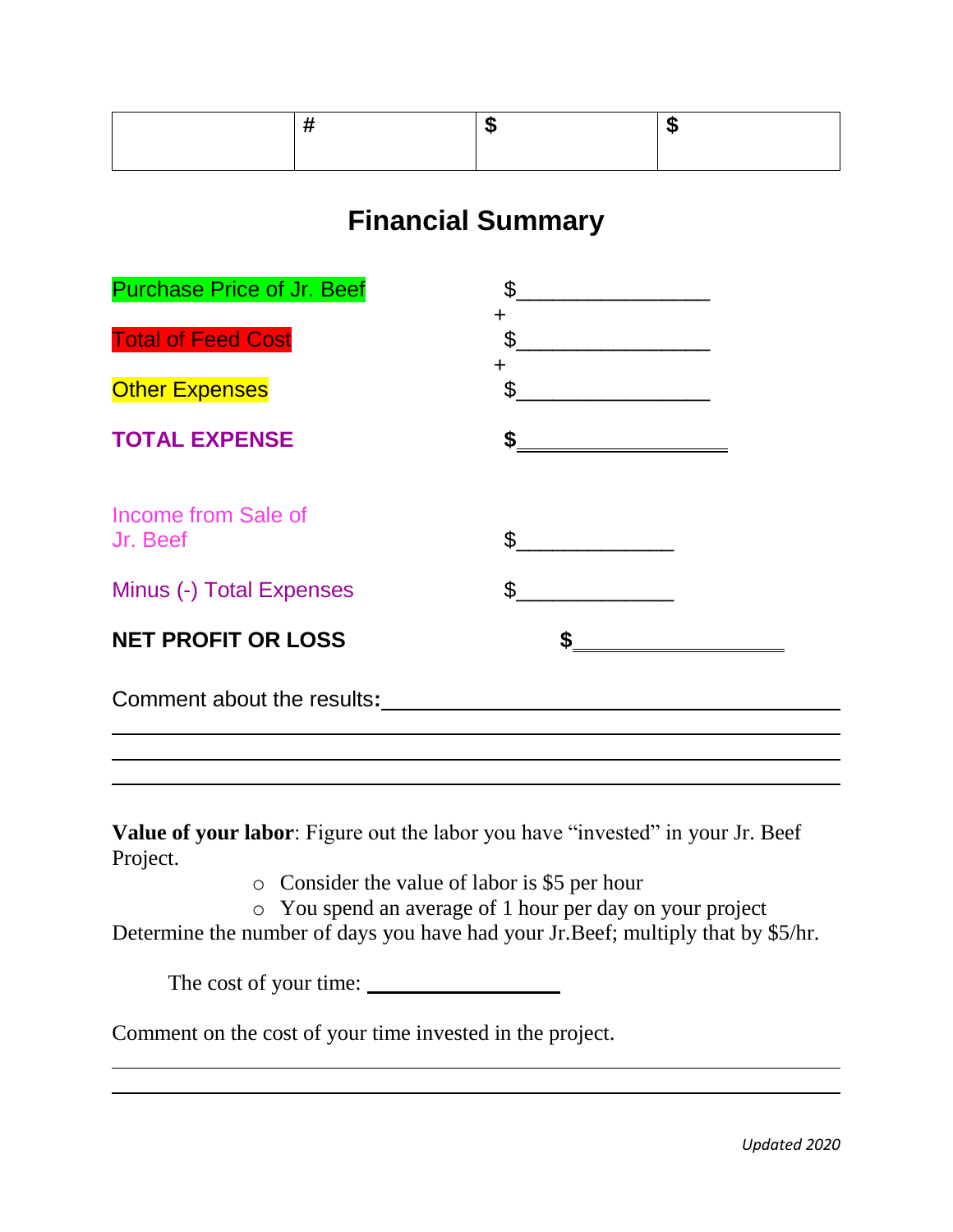## **Project Knowledge**

#### **Answer the following:**

- 1. What is the normal body temperature for cattle?
- 2. What is the current sale price for beef cattle? List date and source used to obtain this information.

<u> 1989 - Johann Stoff, amerikansk politiker (d. 1989)</u>

- 3. What is the sale price of corn? List date and source used to obtain this information.
- 4. Name a breed of beef cattle; write a brief description of the breed and tell where the breed originates from. (*Choose a different breed each year).*

5. Identify 2 or 3 new things you learned for your project this year.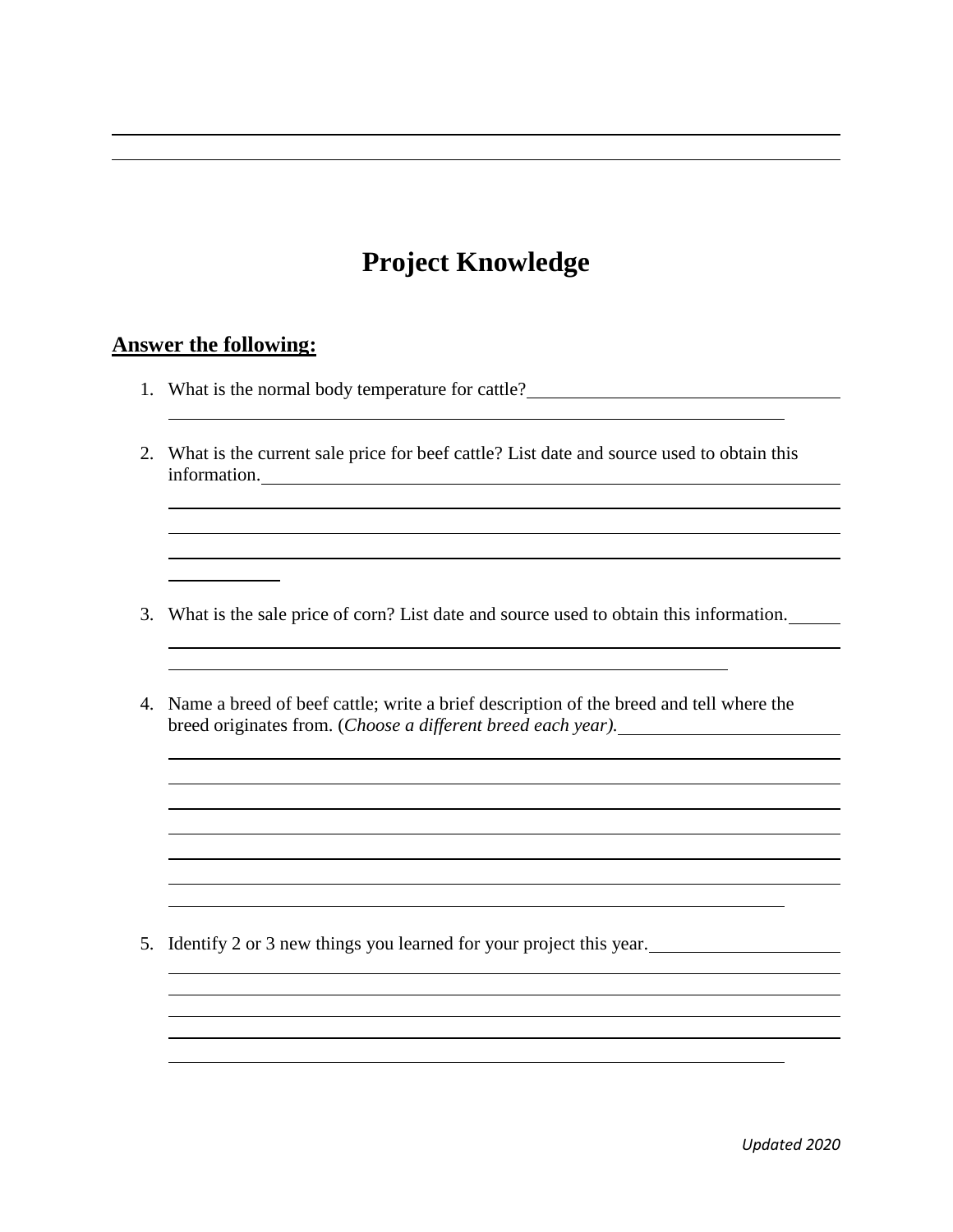# **Label the parts of the stomach**





## **Post Project Questions**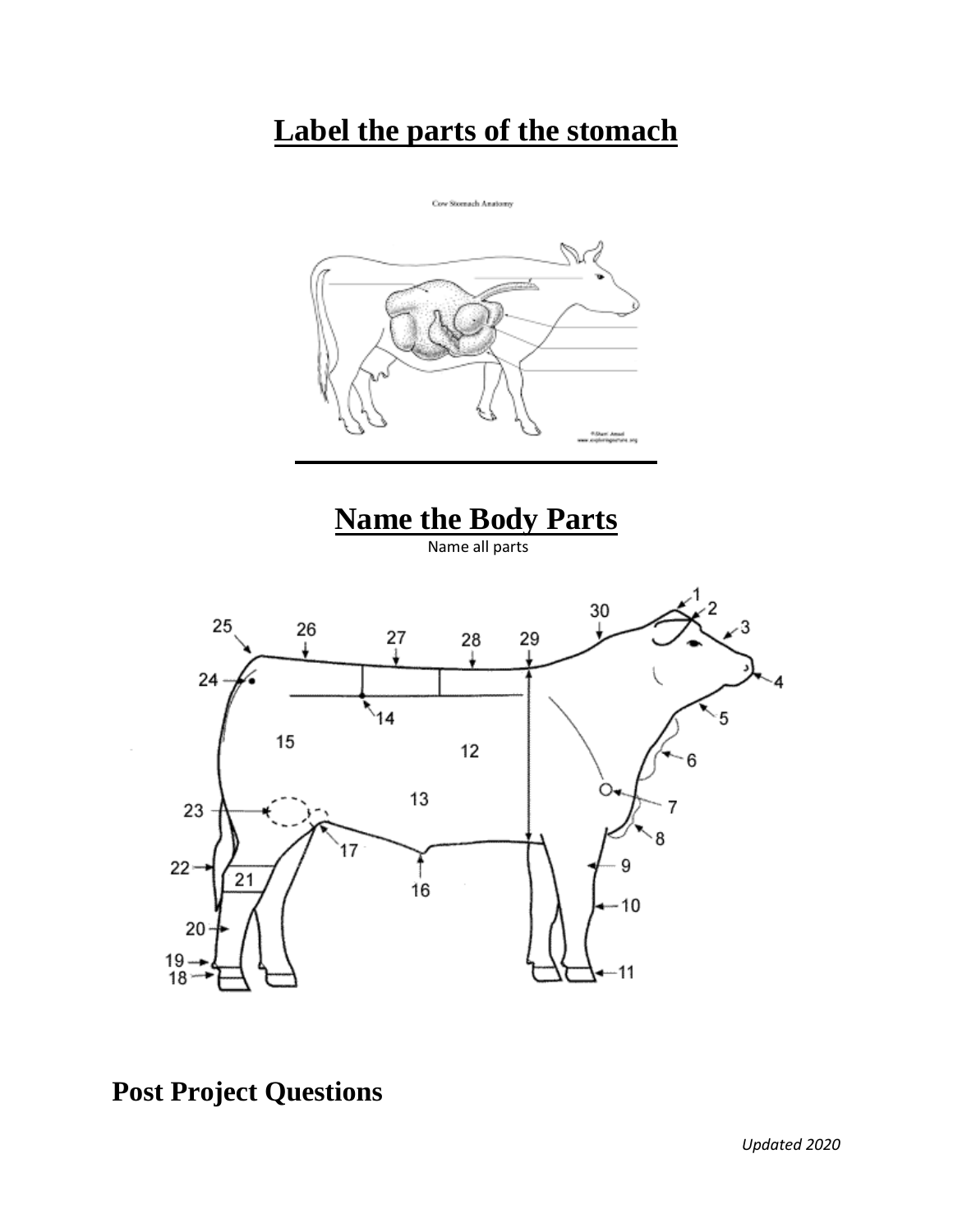*(Please answer all questions)* 1. Did you meet your project goals listed in this record book?

2. What was your favorite part of your Jr. Beef project?

3. How did you finance your Jr. Beef project this year?

4. How did you feed your animal? Explain the rations fed and how you determined what diet was required.

5. Give a brief description of your Jr. Beef housing and how you decided how much space it would require?

6. How did you train and prepare your Jr. Beef for show?

\_\_\_\_\_\_\_\_\_\_\_\_\_\_\_\_\_\_\_\_\_\_\_\_\_\_\_\_\_

\_\_\_\_\_\_\_\_\_\_\_\_\_\_\_\_\_\_\_\_\_\_\_\_\_\_\_\_\_\_\_\_\_\_\_\_\_\_\_\_\_\_\_\_\_\_\_\_\_\_\_\_\_\_\_\_\_\_\_\_\_\_\_\_\_\_\_\_\_\_\_\_\_\_\_\_\_\_ \_\_\_\_\_\_\_\_\_\_\_\_\_\_\_\_\_\_\_\_\_\_\_\_\_\_\_\_\_\_\_\_\_\_\_\_\_\_\_\_\_\_\_\_\_\_\_\_\_\_\_\_\_\_\_\_\_\_\_\_\_\_\_\_\_\_\_\_\_\_\_\_\_\_\_\_\_\_ \_\_\_\_\_\_\_\_\_\_\_\_\_\_\_\_\_\_\_\_\_\_\_\_\_\_\_\_\_\_\_\_\_\_\_\_\_\_\_\_\_\_\_\_\_\_\_\_\_\_\_\_\_\_\_\_\_\_\_\_\_\_\_\_\_\_\_\_\_\_\_\_\_\_\_\_\_\_ \_\_\_\_\_\_\_\_\_\_\_\_\_\_\_\_\_\_\_\_\_\_\_\_\_\_\_\_\_\_\_\_\_\_\_\_\_\_\_\_\_\_\_\_\_\_\_\_\_\_\_\_\_\_\_\_\_\_\_\_\_\_\_\_\_\_\_\_\_\_\_\_\_\_\_\_\_\_ \_\_\_\_\_\_\_\_\_\_\_\_\_\_\_\_\_\_\_\_\_\_\_\_\_\_\_\_\_\_\_\_\_\_\_\_\_\_\_\_\_\_\_\_\_\_\_\_\_\_\_\_\_\_\_\_\_\_\_\_\_\_\_\_\_\_\_\_\_\_\_\_\_\_\_\_\_\_

<sup>7.</sup> Were there any management problems with your Jr. Beef project and how did you deal with them?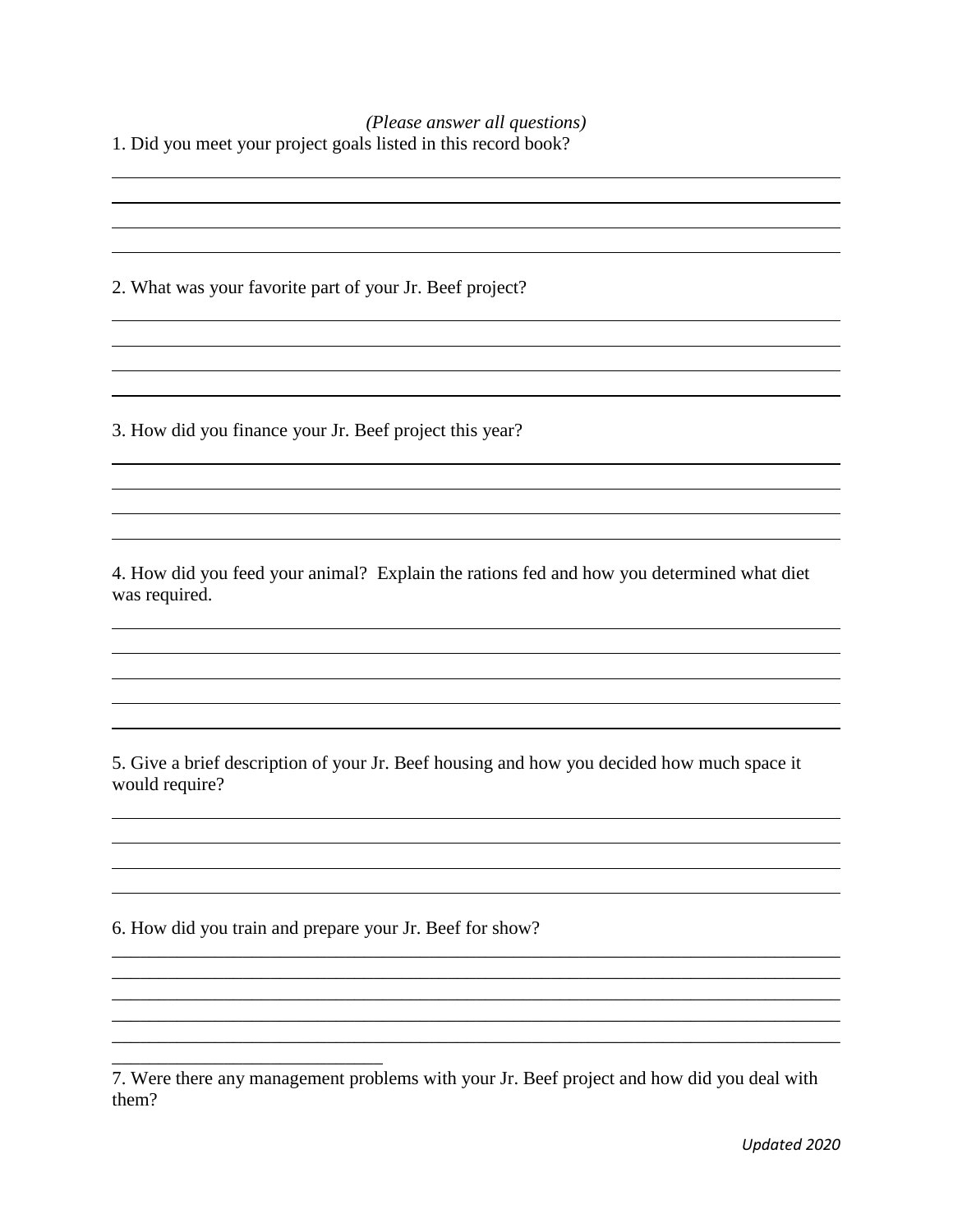8. List any benefits or things you have learned from your show ring experiences past or present:

9. What information do your records tell that can use to improve future market projects?

,我们也不会有什么。""我们的人,我们也不会有什么?""我们的人,我们也不会有什么?""我们的人,我们也不会有什么?""我们的人,我们也不会有什么?""我们的人

10. List any other club or school activities that you are involved in.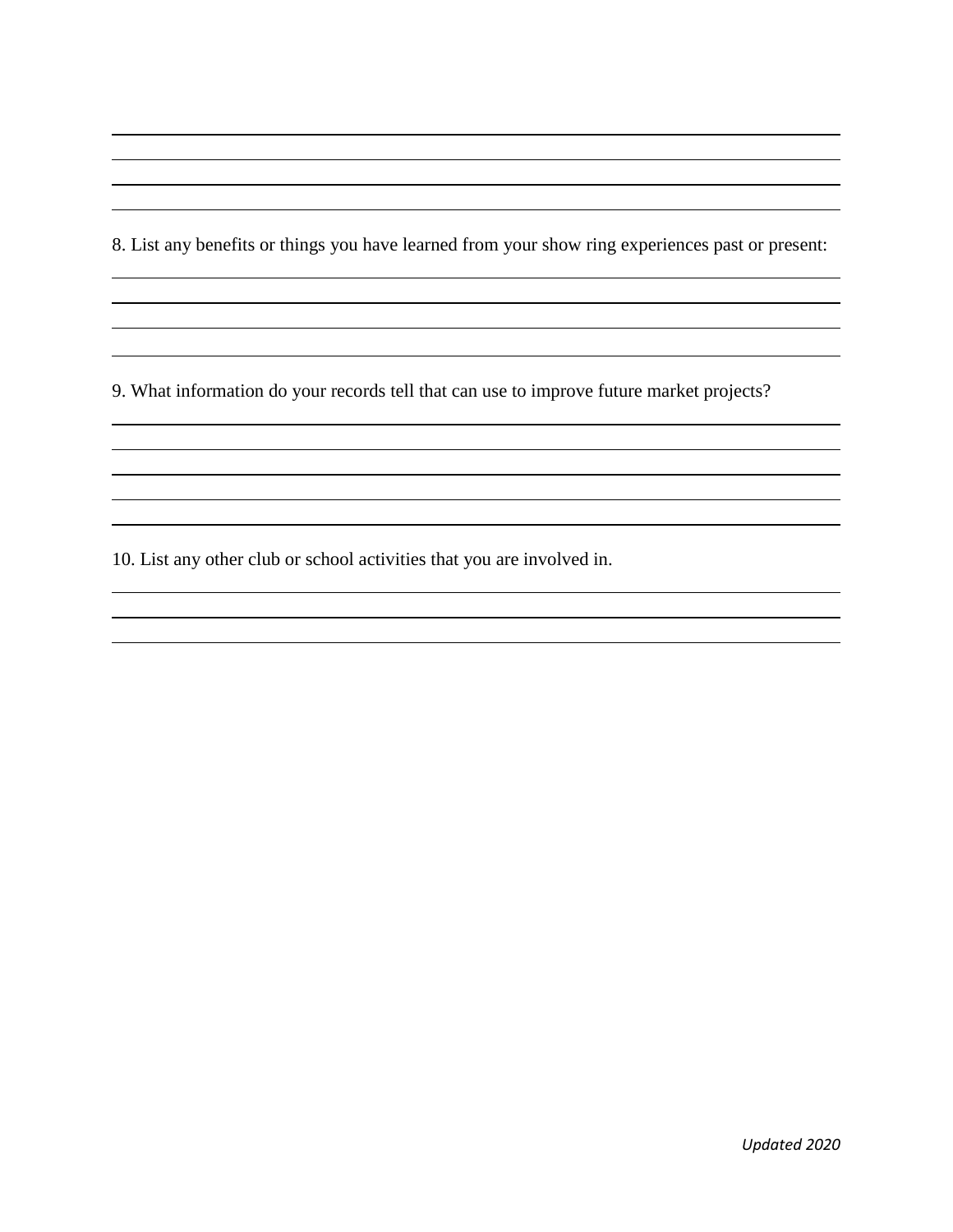#### *Project Pictures*

*Pictures are a required part of this Record Book.* Taking pictures of your Jr. Beef throughout the project will show you how your Jr. Beef has grown and developed. Remember, pictures are better when you are in the picture. Add additional pictures on separate piece of paper.

# **ENDING PHOTO ENDING PHOTO**

**(MAY) (AUGUST)**